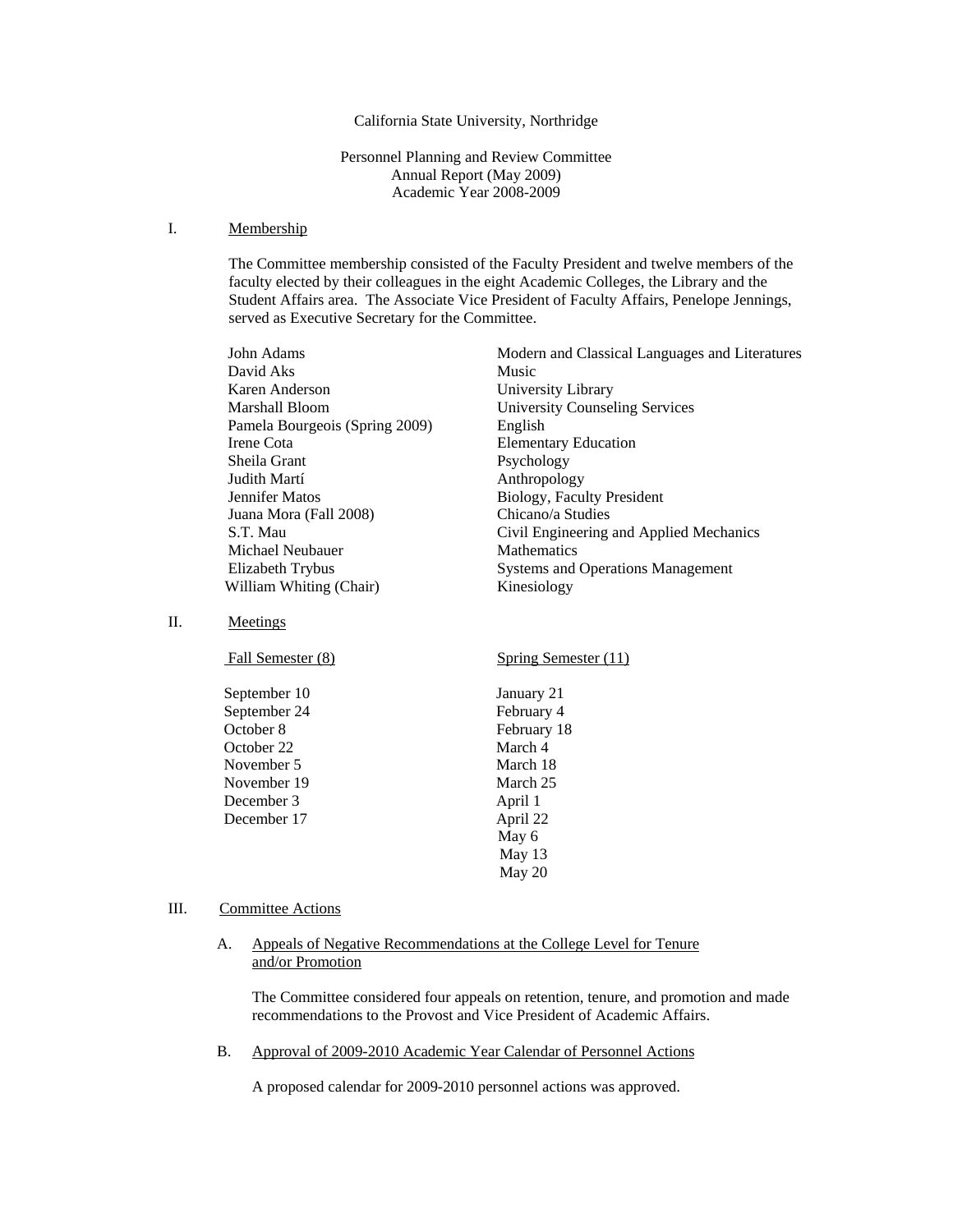#### C. Recommendation of Candidates for Emeritus Status

 Eight senior tenured faculty members who retired during the 2008-2009 year or earlier were recommended for Emeritus status. (Attachment A).

#### D. Search and Screen Committees

The reports of three Search and Screen Committees convened during the 2008-2009 academic year were reviewed and approved.

 Vice President for Administration and Finance Associate Dean of the College of Humanities Associate Dean of the College of Engineering and Computer Science

# E. The Following Sections of the Administrative Manual Were Forwarded to and Approved by the Faculty Senate

Section 620.2.3 – The section related to the training of Equity and Diversity Representatives was changed to read, "The Equity and Diversity Representative or designee from the search committee is required to participate in a hiring workshop on the hiring process as jointly offered by the Director of the Office of Equity and Diversity, the Faculty Senate Educational Equity Committee, and the Associate Vice President for Faculty Affairs. All other committee members are encouraged to attend. Those members who attend the workshop are responsible for disseminating this information to every committee member who did not attend. The entire search committee is responsible for ensuring that the search has been conducted in compliance with the provisions of the *Manual of Procedures for Search and Screen Committees for Full-Time Faculty Positions*."

Section 622.2.2.c – The section on evaluation of Vice Presidents was changed for the evaluation of the Provost and Vice President of Academic Affairs to read: "A separate six-member Review Committee will be established to assist the President in the review of each individual except for the review of the Provost and Vice President for Academic Affairs in which case a five-member Review Committee will be established. The President shall appoint the chair of the committee for the members constituted as follows: (1) One College Dean appointed by the President (except in the case of review of the Provost and Vice President for Academic Affairs)"

Section 672.2.6 – Made three changes to the section on sabbatical leaves: (1) changed "truly outstanding and exceptional" to "outstanding," (2) deleted "when appropriate" to require that College Personnel Committees provide written justification for all sabbatical proposals judged "outstanding," and (3) added "The College Personnel Committee shall not submit more sabbatical leave applications ranked as outstanding than the total number of sabbatical leaves allocated to that College under Section 672.2.1."

#### F. Twenty-three College and Department Personnel Procedures were Reviewed

Twenty-three sets of personnel procedures were reviewed. xxx new or revised sets of procedures were approved. (Attachment B).

### G. Other Items

- 1. Met with representatives of Human Resources to discuss the electronic application process for administrative positions.
- 2. Chair of PP&R, AVP of Faculty Affairs, and PP&R representatives attended meetings with the Department Chairs, Department Personnel Committee Chairs,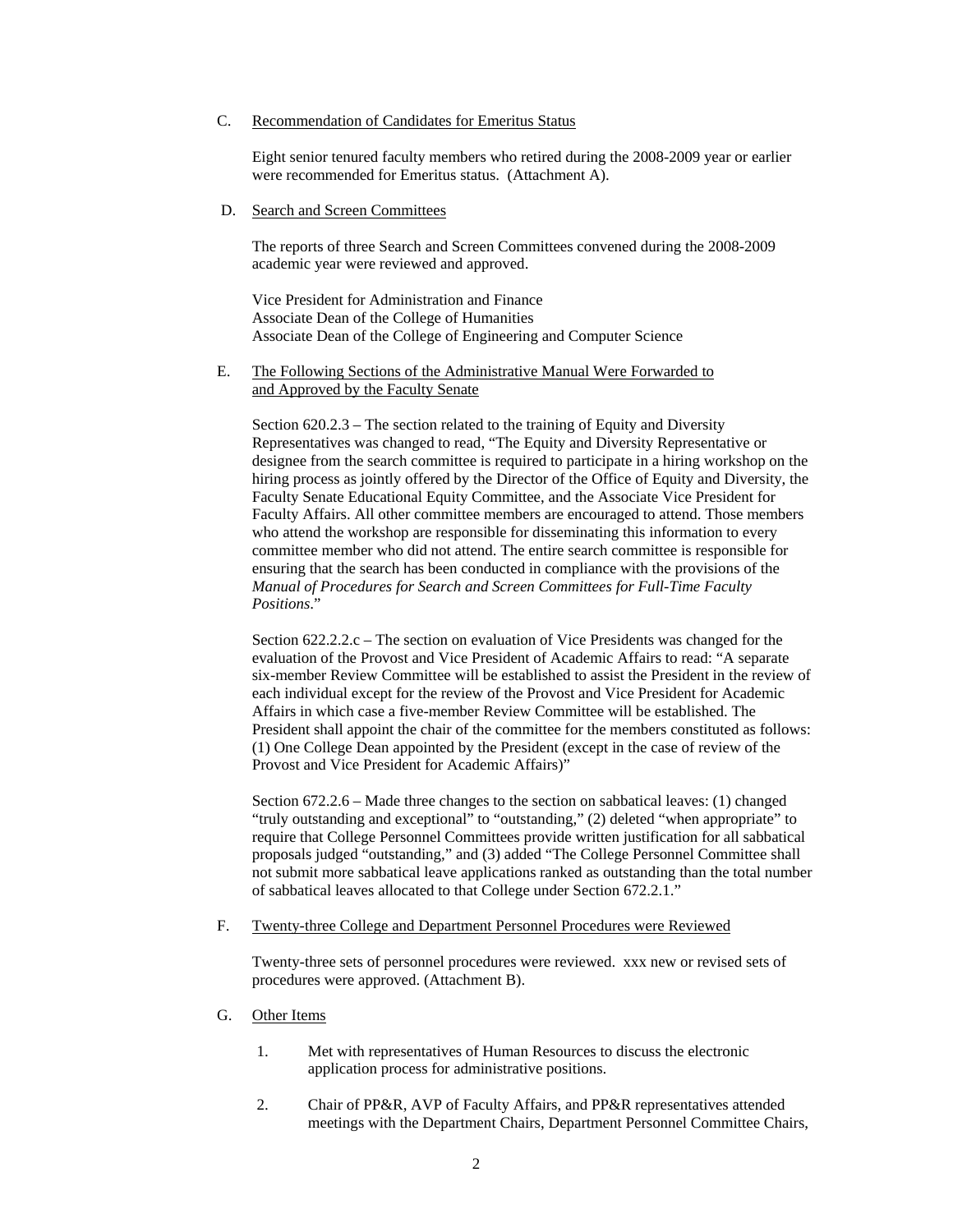College Personnel Committee Chairs, Deans, and the Provost to discuss RTP criteria and process, PIFs, and criteria for early tenure and promotion.

- 3. "Guidelines for Review and Development of College and Department Personnel Procedures" were reviewed and revised.
- 4. "FAQs about Professional Information Files (PIF)" were reviewed and revised. The document was sent to Department Chairs and Deans for distribution to faculty.
- 5. Chair of PP&R, the AVP of Faculty Affairs, and PP&R representatives attended the RTP workshop sponsored by the CFA.
- 6. The Committee continued work on revisions to Section 604.
- 7. Website created for PP&R.
- 8. One PP&R member served on the Search and Screen Committee for Associate Vice President for Administration and Finance.
- 9. Named one PP&R member to the Five-year Review Committee for the Provost and Vice President for Academic Affairs.
- 10. Developed a flowchart for "Evaluation/Recommendation on Retention, Tenure, or Promotion and Faculty Response/Rebuttals."
- 11. Revised "Manual of Procedures for Search and Screen Committees for Academic-Administrative Positions."
- 12. Approved guidelines for "Best Practices for Peer Reviews of Teaching."
- 13. Reviewed PP&R new member orientation guidelines.
- 14. Approved a coversheet for "Proposed Changes to Department Periodic Review of Tenured Faculty (Post-Tenure Review) Procedures."
- 15. Reviewed and revised "Procedures to Govern Cases Considered on Appeal."
- 16. The Committee invited new members for "new member orientation" on May 13, 2009.
- H. Matters Pending for the 2009-2010 Academic Year
	- 1. Continue revision and update of Section 604.
	- 2. Continue revision and update of Section 700.
	- 3. Continue discussion of Section 643.1.1.b on early promotion
	- 4. Develop templates for sections of department personnel procedures
	- 5. Streamline approval process of personnel procedures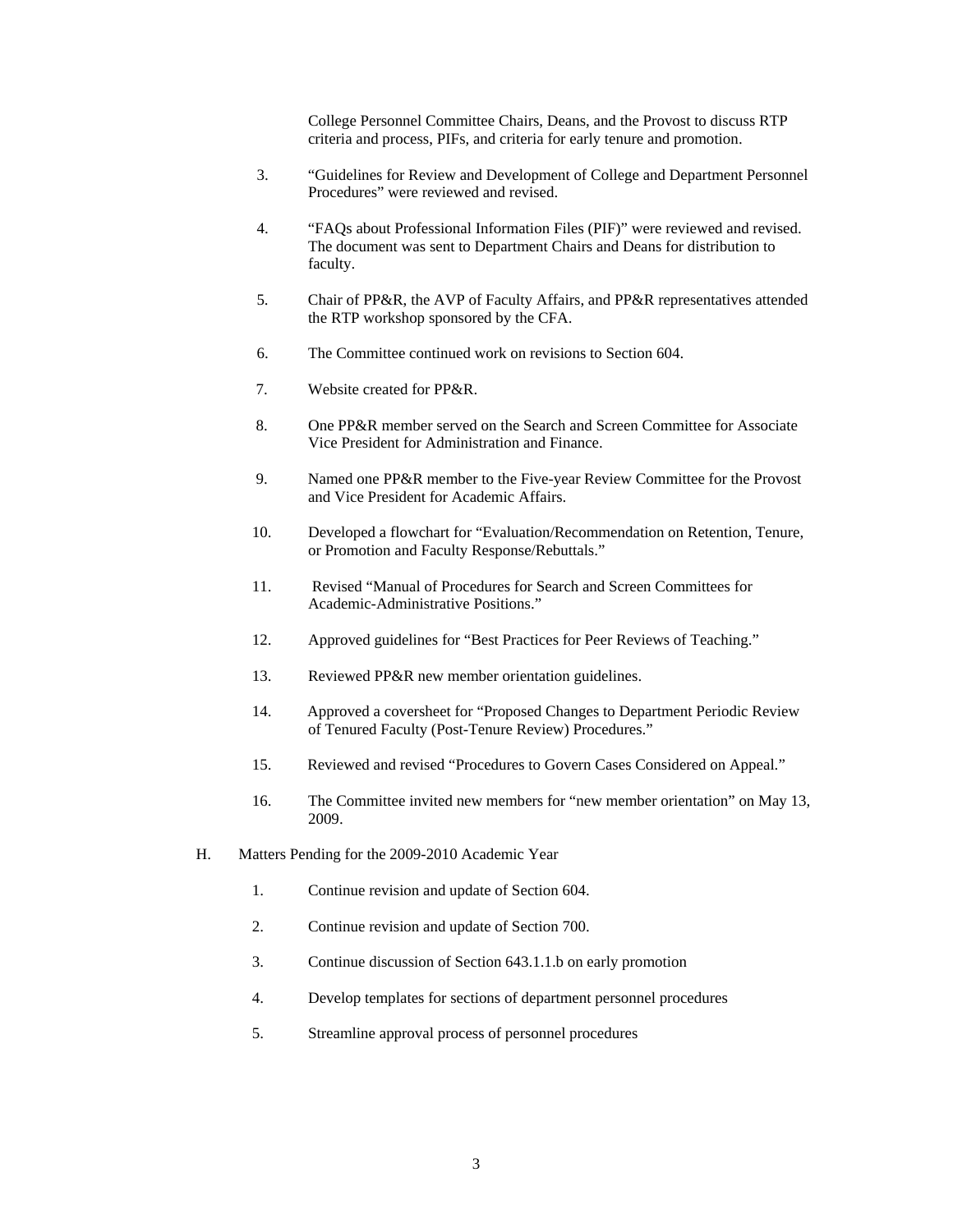# Attachment A

# **EMERITUS LIST A.Y. 2008-09**

| <b>NAME</b>      | <b>RANK</b>      | <b>YEARS</b> | <b>DEPARTMENT</b>           |
|------------------|------------------|--------------|-----------------------------|
| Blake, Daniel    | Professor        | 1971-2009    | Economics                   |
| Dorsey, Donna    | Professor        | 1987-2009    | <b>Elementary Education</b> |
| Douglas, Crerar  | Professor        | 1971-2009    | Religious Studies           |
| Elbert, Jean     | Professor        | 1996-2009    | Psychology                  |
| Henry, Susan     | Professor        | 1976-2009    | Journalism                  |
| Moss, Roger      | Professor        | 1968-2009    | Psychology                  |
| Needles, Roscoe  | Assoc. Professor | 1975-2009    | Management                  |
| Reagan, Michael  | Librarian        | 1990-2008    | Reference & Instr. Svcs.    |
| Reichman, Sandor | Professor        | 1968-2009    | Chemistry & Biochem.        |